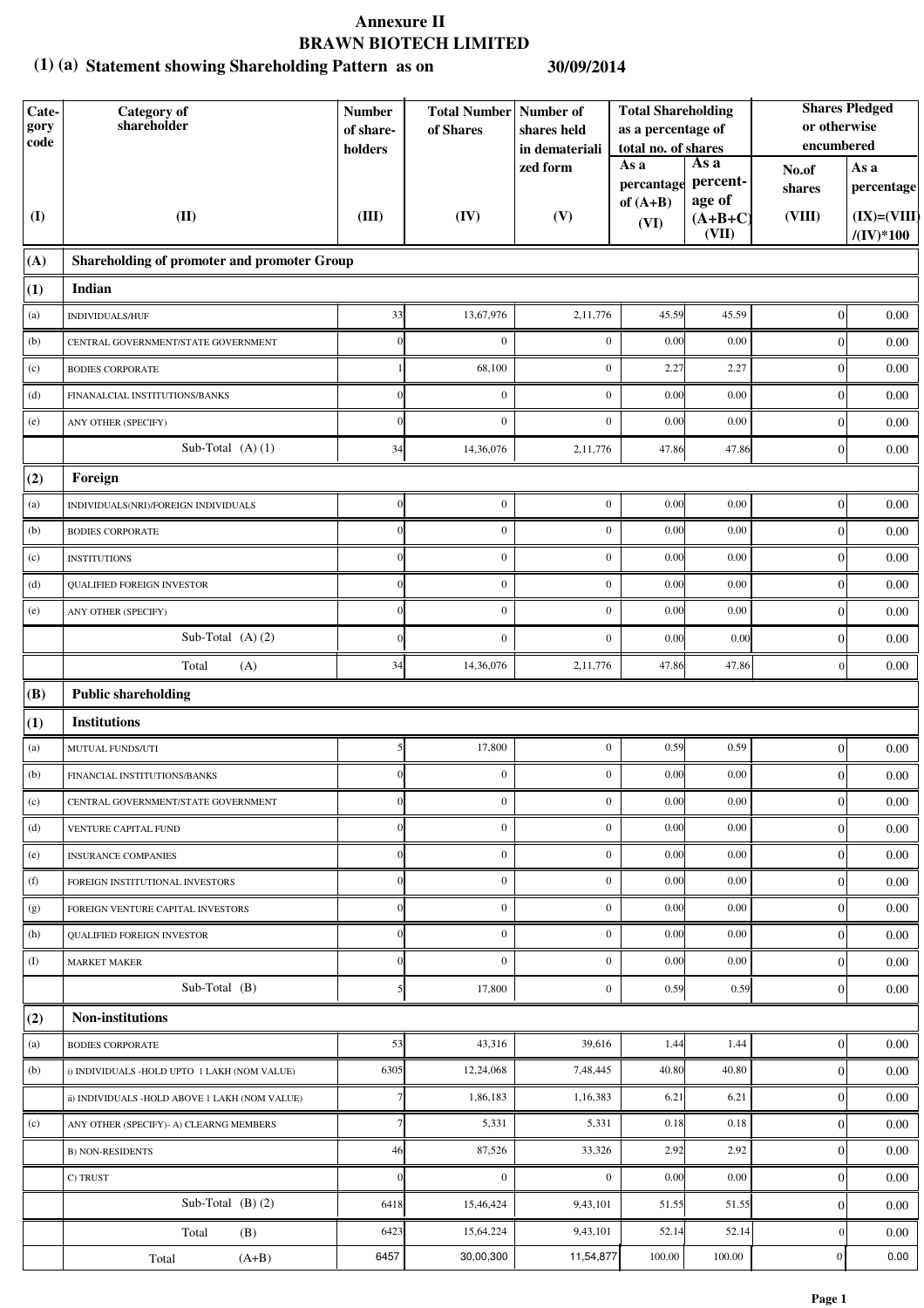| Cate-<br>gory<br>code | Category of<br>shareholder                  | <b>Number</b><br>of share-<br>holders | <b>Total Number</b> Number of<br>of Shares | shares held<br>in demateriali<br>zed form | <b>Total Shareholding</b><br>as a percentage of<br>total no. of shares<br>As a<br>As a<br>percent-<br>percantage<br>age of |                    | or otherwise<br>encumbered<br>No.of<br>shares | <b>Shares Pledged</b><br>As a<br>percentage |  |
|-----------------------|---------------------------------------------|---------------------------------------|--------------------------------------------|-------------------------------------------|----------------------------------------------------------------------------------------------------------------------------|--------------------|-----------------------------------------------|---------------------------------------------|--|
| (I)                   | (II)                                        | (III)                                 | (IV)                                       | (V)                                       | of $(A+B)$<br>(VI)                                                                                                         | $(A+B+C)$<br>(VII) | (VIII)                                        | $(IX)=(VIII)$<br>$/(\mathrm{IV})^*100$      |  |
| $ $ (C)               | Shares held by Custodians and against which |                                       |                                            |                                           |                                                                                                                            |                    |                                               |                                             |  |
|                       | <b>Depository Receipts have been issued</b> |                                       |                                            |                                           |                                                                                                                            |                    |                                               |                                             |  |
|                       | SHARES HELD BY CUSTODIANS                   |                                       | $\theta$                                   | $\Omega$                                  | 0.00                                                                                                                       | 0.00               | $\Omega$                                      | 0.00                                        |  |
|                       | Sub-Total (C)                               |                                       | $\mathbf{0}$                               | $\Omega$                                  | 0.00                                                                                                                       | 0.00               | $\Omega$                                      | 0.00                                        |  |
|                       | (C)<br>Total                                |                                       | $\Omega$                                   | $\Omega$                                  | 0.00                                                                                                                       | 0.00               | $\Omega$                                      | 0.00                                        |  |
|                       |                                             |                                       |                                            |                                           |                                                                                                                            |                    |                                               |                                             |  |
|                       | Grand-Total $(A+B+C)$                       | 6457                                  | 30,00,300                                  | 11,54,877                                 | 100.00                                                                                                                     | 100.00             |                                               | $0.00\,$                                    |  |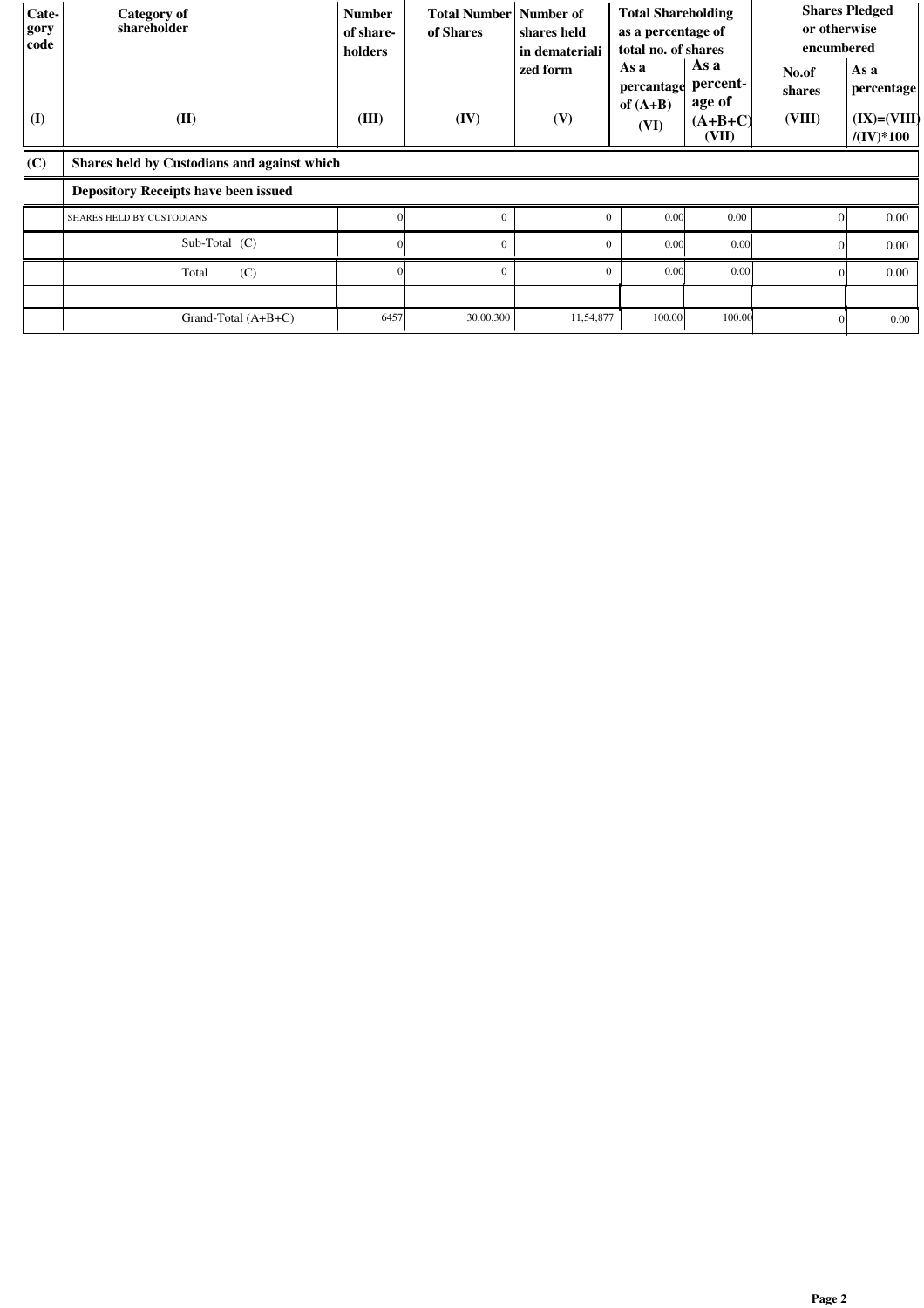#### **Statement showing holding of securities (including shares,warrants,covertible securities) of persons belonging to the category (1) (b)**

#### **Annexure IIBRAWN BIOTECH LIMITED**

**"Promoter and Promoter Group" as on 30/09/2014**

| Sr.<br>No. | <b>Folio#/DPID,CLID</b> | Name of the shareholder                  |                    | <b>Details of Shares held</b> |                                           | Encumbered shares(*) |                                                  | <b>Details of warrants</b>                                                 |                                   | Details of convertible<br>securities                            |                                                            | Total shares (including                                                        |                                                                                                                        |
|------------|-------------------------|------------------------------------------|--------------------|-------------------------------|-------------------------------------------|----------------------|--------------------------------------------------|----------------------------------------------------------------------------|-----------------------------------|-----------------------------------------------------------------|------------------------------------------------------------|--------------------------------------------------------------------------------|------------------------------------------------------------------------------------------------------------------------|
|            |                         |                                          |                    | Number of<br>shares<br>held   | As a % of<br>grand total<br>$(A)+(B)+(C)$ | <b>Number</b>        | As a per-<br>centage<br>$VI=(V)/$<br>$(III)*100$ | As a % of<br>grand total<br>$(A)+(B)+(C)$<br>of sub-clauses<br>$(I)$ $(a)$ | No. of<br><b>Warrants</b><br>held | As a $%$ of<br>total no. of<br>warrants<br>of the same<br>class | No. of<br>convert-<br>ble sec-<br>urities<br>$\bold{held}$ | As a % of<br>total no. of<br>convertible<br>securities<br>of the same<br>class | shares assuming full<br>conversion of warrants<br>and convertible<br>securities) as a %<br>of diluted share<br>capital |
|            | 1 0000117               | A B PHARMA P LTD                         |                    | 68,100                        | 2.27                                      | $\mathbf{0}$         | $0.00\,$                                         | 0.00                                                                       |                                   |                                                                 |                                                            |                                                                                |                                                                                                                        |
|            | 2 0000106               | ADARSH KUMAR GUPTA                       |                    | 1,87,650                      | 6.25                                      | $\theta$             | $0.00\,$                                         | 0.00                                                                       |                                   |                                                                 |                                                            |                                                                                |                                                                                                                        |
|            | 3 0000046               | <b>ASHA AGGARWAL</b>                     |                    | 2,000                         | 0.07                                      | $\theta$             | 0.00                                             | 0.00                                                                       |                                   |                                                                 |                                                            |                                                                                |                                                                                                                        |
|            | 4 0000045               | ASHOK KUMAR AGGARWAL                     |                    | 2,000                         | 0.07                                      | $\overline{0}$       | $0.00\,$                                         | 0.00                                                                       |                                   |                                                                 |                                                            |                                                                                |                                                                                                                        |
|            | 5 0000110               | ATUL GUPTA                               |                    | 61,500                        | 2.05                                      | $\theta$             | 0.00                                             | 0.00                                                                       |                                   |                                                                 |                                                            |                                                                                |                                                                                                                        |
|            | 6 0000104               | <b>BASANT KUMAR GOSWAMI</b>              |                    | 1,600                         | 0.05                                      | $\overline{0}$       | $0.00\,$                                         | 0.00                                                                       |                                   |                                                                 |                                                            |                                                                                |                                                                                                                        |
|            | 7 0000109               | <b>BHAWNA GUPTA</b>                      |                    | 27,700                        | 0.92                                      | $\overline{0}$       | $0.00\,$                                         | 0.00                                                                       |                                   |                                                                 |                                                            |                                                                                |                                                                                                                        |
|            | 8 0000073               | <b>BISHAN DASS DOGRA</b>                 |                    | 2,000                         | 0.07                                      | $\overline{0}$       | 0.00                                             | 0.00                                                                       |                                   |                                                                 |                                                            |                                                                                |                                                                                                                        |
|            |                         | <b>SARLA DOGRA</b>                       |                    |                               |                                           |                      |                                                  |                                                                            |                                   |                                                                 |                                                            |                                                                                |                                                                                                                        |
|            | 9 0000107               | <b>BRIJ BALA GUPTA</b>                   |                    | 89,600                        | 2.99                                      | $\overline{0}$       | $0.00\,$                                         | 0.00                                                                       |                                   |                                                                 |                                                            |                                                                                |                                                                                                                        |
|            | 10 IN302566/10012715    | <b>BRIJ RAJ GUPTA</b>                    |                    | 3,77,650                      | 12.59                                     | $\overline{0}$       | 0.00                                             | 0.00                                                                       |                                   |                                                                 |                                                            |                                                                                |                                                                                                                        |
|            | 11 IN301774/10168993    | Bhawna Goyal                             |                    | 4,750                         | 0.16                                      | $\mathbf{0}$         | $0.00\,$                                         | 0.00                                                                       |                                   |                                                                 |                                                            |                                                                                |                                                                                                                        |
|            | 12 0000030              | CHANDRA PRAKASH                          |                    | 22,950                        | 0.76                                      | $\overline{0}$       | $0.00\,$                                         | 0.00                                                                       |                                   |                                                                 |                                                            |                                                                                |                                                                                                                        |
|            | 13 0000086              | HUMAIRA FAROOQ                           |                    | 2,000                         | 0.07                                      | $\mathbf{0}$         | 0.00                                             | 0.00                                                                       |                                   |                                                                 |                                                            |                                                                                |                                                                                                                        |
|            | 14 0000085              | <b>KALHAN BAZAZ</b>                      |                    | 2,000                         | 0.07                                      | $\mathbf{0}$         | 0.00                                             | 0.00                                                                       |                                   |                                                                 |                                                            |                                                                                |                                                                                                                        |
|            |                         | <b>BHUSHAN BAZAZ</b>                     |                    |                               |                                           |                      |                                                  |                                                                            |                                   |                                                                 |                                                            |                                                                                |                                                                                                                        |
|            | 15 0000113              | KAVITA GUPTA                             |                    | 44,900                        | 1.50                                      | $\overline{0}$       | $0.00\,$                                         | 0.00                                                                       |                                   |                                                                 |                                                            |                                                                                |                                                                                                                        |
|            | 16 0000033              | KUSH GUPTA                               |                    | 13,050                        | 0.43                                      | $\mathbf{0}$         | 0.00                                             | 0.00                                                                       |                                   |                                                                 |                                                            |                                                                                |                                                                                                                        |
|            | 17 0000031              | <b>LOVE GUPTA</b>                        |                    | 10,800                        | 0.36                                      | $\overline{0}$       | $0.00\,$                                         | 0.00                                                                       |                                   |                                                                 |                                                            |                                                                                |                                                                                                                        |
|            | 18 0000029              | <b>MADHU BANSAL</b>                      |                    | 21,300                        | 0.71                                      | $\Omega$             | $0.00\,$                                         | 0.00                                                                       |                                   |                                                                 |                                                            |                                                                                |                                                                                                                        |
|            | 19 0001084              | MAHESH KUMAR NANCHAL                     |                    | 2,900                         | 0.10                                      | $\theta$             | $0.00\,$                                         | 0.00                                                                       |                                   |                                                                 |                                                            |                                                                                |                                                                                                                        |
|            | 20 0009693              | MAHESH KUMAR NANCHAL                     |                    | 200                           | 0.01                                      | $\overline{0}$       | 0.00                                             | 0.00                                                                       |                                   |                                                                 |                                                            |                                                                                |                                                                                                                        |
|            | 21 0000108              | MAMTA GUPTA                              |                    | 24,000                        | 0.80                                      | $\mathbf{0}$         | $0.00\,$                                         | 0.00                                                                       |                                   |                                                                 |                                                            |                                                                                |                                                                                                                        |
|            | 22 0000105              | MANEET KAUR CHHATWAL                     |                    | 2,000                         | 0.07                                      | $\overline{0}$       | 0.00                                             | 0.00                                                                       |                                   |                                                                 |                                                            |                                                                                |                                                                                                                        |
|            | 23 0000084              | MOHAN C BAZAR                            |                    | 2,000                         | 0.07                                      | $\overline{0}$       | $0.00\,$                                         | 0.00                                                                       |                                   |                                                                 |                                                            |                                                                                |                                                                                                                        |
|            |                         | HEEMAL BAZAZ BHASIN                      |                    |                               |                                           |                      |                                                  |                                                                            |                                   |                                                                 |                                                            |                                                                                |                                                                                                                        |
|            | 24 0000090              | MOHINDER SINGH SHAH                      |                    | 2,000                         | 0.07                                      | $\mathbf{0}$         | 0.00                                             | 0.00                                                                       |                                   |                                                                 |                                                            |                                                                                |                                                                                                                        |
|            | 25 IN302566/10012668    | NITIN GUPTA                              |                    | 1,37,426                      | 4.58                                      | $\overline{0}$       | $0.00\,$                                         | 0.00                                                                       |                                   |                                                                 |                                                            |                                                                                |                                                                                                                        |
|            | 26 0000044              | NUPUR VIBHUTI                            |                    | 2,500                         | 0.08                                      | $\overline{0}$       | $0.00\,$                                         | $0.00\,$                                                                   |                                   |                                                                 |                                                            |                                                                                |                                                                                                                        |
|            | 27 0000075              | PRADIP PRASAD                            |                    | 2,000                         | 0.07                                      | $\overline{0}$       | $0.00\,$                                         | 0.00                                                                       |                                   |                                                                 |                                                            |                                                                                |                                                                                                                        |
|            |                         | MAHARANI PRASAD                          |                    |                               |                                           |                      |                                                  |                                                                            |                                   |                                                                 |                                                            |                                                                                |                                                                                                                        |
|            | 28 0000060              | RAMESHWARI DEVI                          |                    | 2,000                         | 0.07                                      | $\overline{0}$       | $0.00\,$                                         | 0.00                                                                       |                                   |                                                                 |                                                            |                                                                                |                                                                                                                        |
|            |                         | <b>VIRENDER MOHAN</b>                    |                    |                               |                                           |                      |                                                  |                                                                            |                                   |                                                                 |                                                            |                                                                                |                                                                                                                        |
|            | 29 00000083             | <b>SHANTA BAZAZ</b>                      |                    | 2,000                         | 0.07                                      | $\overline{0}$       | $0.00\,$                                         | 0.00                                                                       |                                   |                                                                 |                                                            |                                                                                |                                                                                                                        |
|            |                         | WUZMAL B SAINI                           |                    |                               |                                           |                      |                                                  |                                                                            |                                   |                                                                 |                                                            |                                                                                |                                                                                                                        |
|            | 30 0000112              | SHASHI BALA GUPTA                        |                    | 2,09,600                      | 6.99                                      | $\overline{0}$       | $0.00\,$                                         | 0.00                                                                       |                                   |                                                                 |                                                            |                                                                                |                                                                                                                        |
|            | 31 0000118              | SHRI RAM GUPTA                           |                    | 99,400                        | 3.31                                      | $\mathbf{0}$         | $0.00\,$                                         | $0.00\,$                                                                   |                                   |                                                                 |                                                            |                                                                                |                                                                                                                        |
|            | 32 0000042              | SURABHI VIBHUTI                          |                    | 2,500                         | 0.08                                      | $\overline{0}$       | $0.00\,$                                         | 0.00                                                                       |                                   |                                                                 |                                                            |                                                                                |                                                                                                                        |
|            | 33 0000082              | TILAK RAJ NIJHARA                        |                    | 2,000                         | 0.07                                      | $\overline{0}$       | $0.00\,$                                         | 0.00                                                                       |                                   |                                                                 |                                                            |                                                                                |                                                                                                                        |
|            |                         | NITA NIJHARA                             |                    |                               |                                           |                      |                                                  |                                                                            |                                   |                                                                 |                                                            |                                                                                |                                                                                                                        |
|            | 34 0000059              | <b>VIRENDER MOHAN</b><br>RAMESHWARI DEVI |                    | 2,000                         | 0.07                                      | $\overline{0}$       | $0.00\,$                                         | 0.00                                                                       |                                   |                                                                 |                                                            |                                                                                |                                                                                                                        |
|            |                         |                                          | <b>Grand-Total</b> | 14,36,076                     | 47.86                                     | $\overline{0}$       | $0.00\,$                                         |                                                                            | $\overline{\phantom{a}}$          | $\overline{\phantom{a}}$                                        | $\sim$                                                     | $\overline{\phantom{a}}$                                                       | $\sim$                                                                                                                 |
|            |                         |                                          |                    |                               |                                           |                      |                                                  | $0.00\,$                                                                   |                                   |                                                                 |                                                            |                                                                                |                                                                                                                        |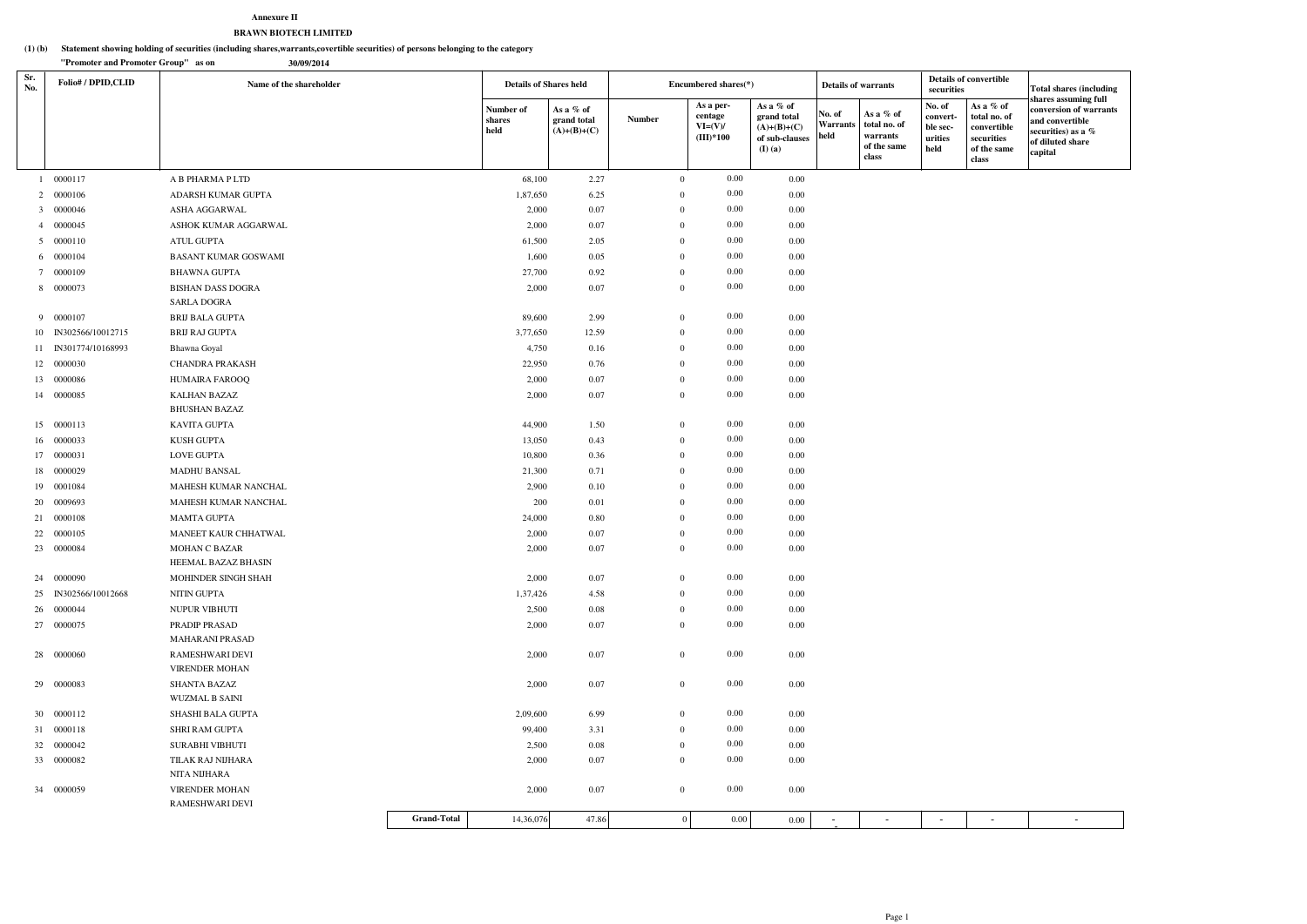**Statement showing holding of securities (including shares,warrants,covertible securities) of persons belonging to the category**

# **(1) (c)(i) "Public" and holding more than 1% of the total number of shares as on 30/09/2014**

| Sr.<br>No.          | <b>Folio#/DPID,CLID</b> | Name of the shareholder |                    | Shares as a per-<br><b>Number</b><br>centage of total<br>shares<br>number of shares<br>( <i>i.e</i> Grand total)<br>$(A+B+C)$ in<br>para(I)(a) above |      | No. of<br>Warrants<br>held | <b>Details of warrants</b><br>$'$ As a $\%$ of<br>total no. of<br>warrants<br>of the same<br>class | securities<br>No. of<br>convert<br>ble sec-<br>urities<br>held | Details of convertible<br>As a $%$ of<br>total no. of<br>convertible<br>securities<br>of the same<br>class | <b>Total shares (including</b><br>shares assuming full<br>conversion of warrants<br>and convertible<br>securities) as a $\%$<br>of diluted share<br>capital |
|---------------------|-------------------------|-------------------------|--------------------|------------------------------------------------------------------------------------------------------------------------------------------------------|------|----------------------------|----------------------------------------------------------------------------------------------------|----------------------------------------------------------------|------------------------------------------------------------------------------------------------------------|-------------------------------------------------------------------------------------------------------------------------------------------------------------|
|                     | 0010901                 | SUSHIL KUMAR AGARWAL    |                    | 69,800                                                                                                                                               | 2.33 |                            |                                                                                                    |                                                                |                                                                                                            |                                                                                                                                                             |
| 2 IN302566/10012601 |                         | SHASHI BALA GUPTA       |                    | 38,653                                                                                                                                               | 1.29 |                            |                                                                                                    |                                                                |                                                                                                            |                                                                                                                                                             |
|                     |                         |                         | <b>Grand-Total</b> | 1,08,453                                                                                                                                             | 3.62 |                            |                                                                                                    |                                                                |                                                                                                            |                                                                                                                                                             |

 $\sim$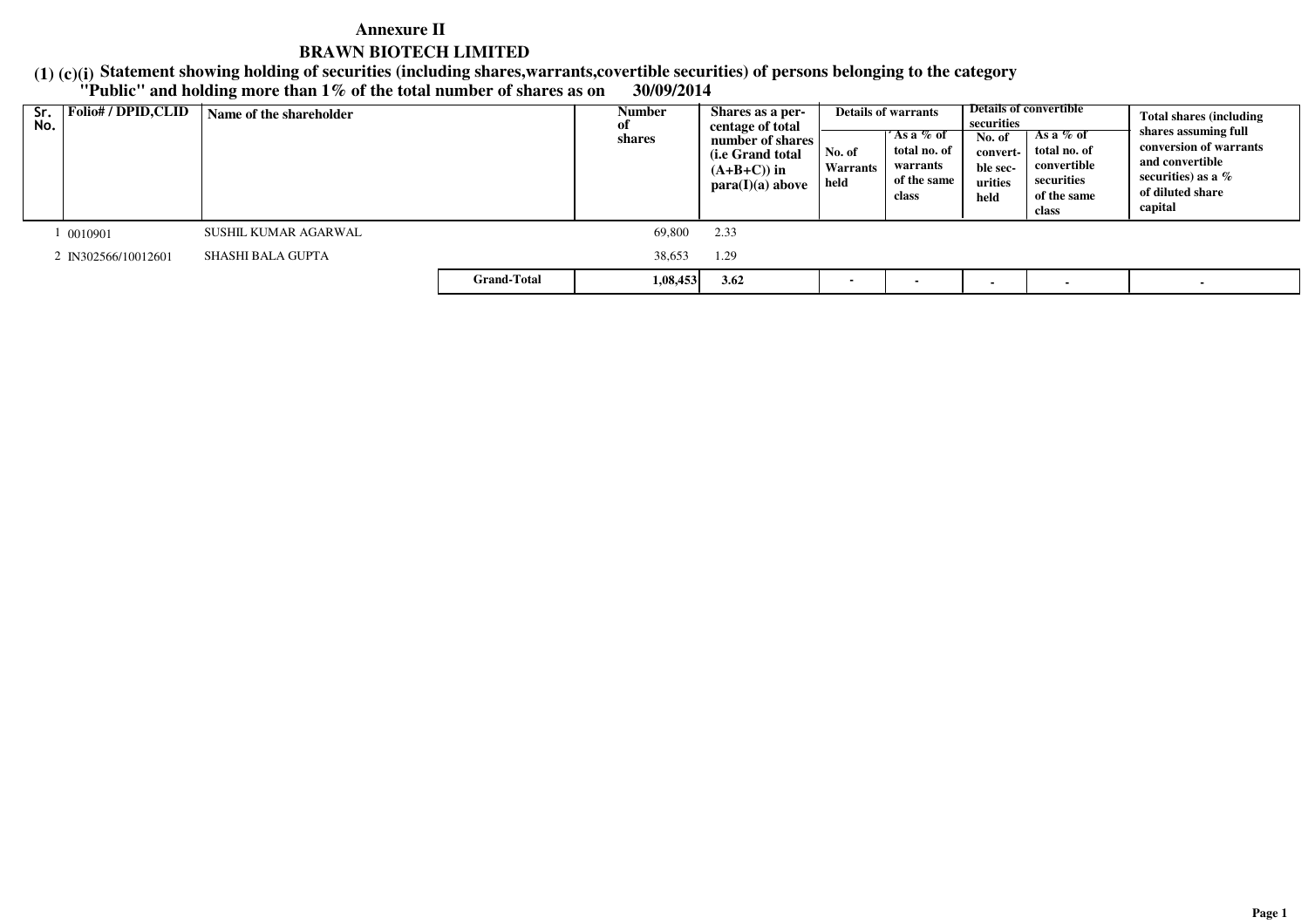**(1) (c)(ii)Statement showing holding of securities (including shares,warrants,covertible securities) of persons (together with PAC) belonging to the category**

**"Public" and holding more than 5% of the total number of shares as on 30/09/2014**

| Sr.<br>No. | Folio# / DPID,CLID | Name of the shareholder |                    | Number<br>0Ī<br>shares | Shares as a per-<br>centage of total<br>number of shares<br>(i.e Grand total)<br>$(A+B+C)$ in<br>para(I)(a) above | No. of<br>Warrants<br>held | <b>Details of warrants</b><br>'As a % of<br>total no. of<br>warrants<br>of the same<br>class | securities<br>No. of<br>convert-<br>ble sec-<br>urities<br>held | Details of convertible<br>As a $%$ of<br>total no. of<br>convertible<br>securities<br>of the same<br>class | <b>Total shares (including</b><br>shares assuming full<br>conversion of warrants<br>and convertible<br>securities) as a $%$<br>of diluted share<br>capital |
|------------|--------------------|-------------------------|--------------------|------------------------|-------------------------------------------------------------------------------------------------------------------|----------------------------|----------------------------------------------------------------------------------------------|-----------------------------------------------------------------|------------------------------------------------------------------------------------------------------------|------------------------------------------------------------------------------------------------------------------------------------------------------------|
|            |                    | NIL                     |                    |                        | 0.00                                                                                                              |                            |                                                                                              |                                                                 |                                                                                                            |                                                                                                                                                            |
|            |                    |                         | <b>Grand-Total</b> |                        | 0.00                                                                                                              |                            |                                                                                              |                                                                 |                                                                                                            |                                                                                                                                                            |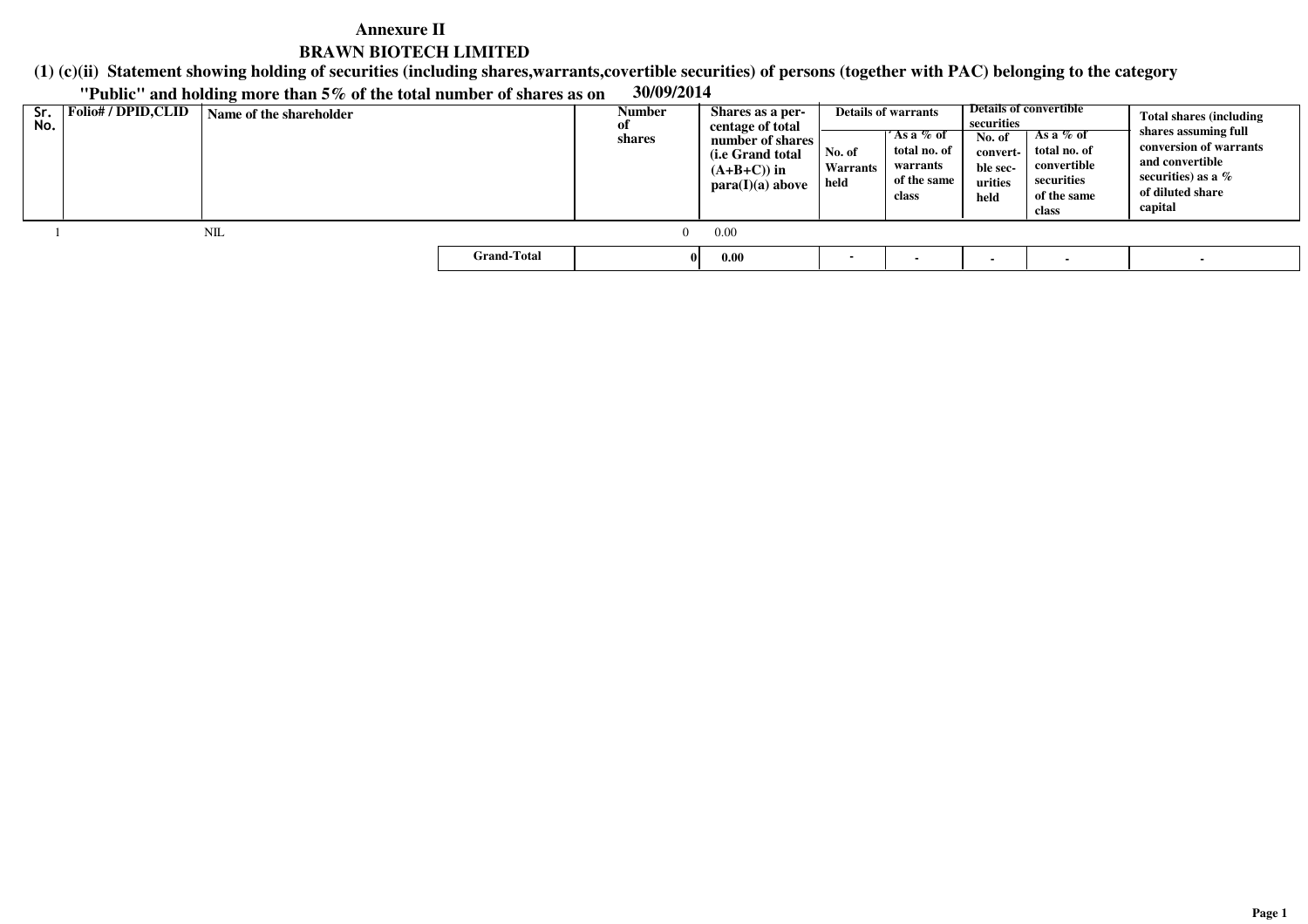# **(1) (d) Statement showing details of lock-in shares as on 30/09/2014**

| Sr.<br>No. | Folio# / DPID,CLID | Name of the shareholder | <b>Category of</b><br><b>Shareholders</b><br>(promoters/<br>Public) | <b>Number</b><br>оf<br>shares | Shares as a per-<br>centage of total<br>number of shares<br>(i.e Grand total<br>$(A+B+C)$ in<br>para(I)(a) above |
|------------|--------------------|-------------------------|---------------------------------------------------------------------|-------------------------------|------------------------------------------------------------------------------------------------------------------|
|            |                    | NIL                     |                                                                     | NIL                           | NIL                                                                                                              |
|            |                    |                         | <b>Grand-Total</b>                                                  | <b>NIL</b>                    | NIL                                                                                                              |